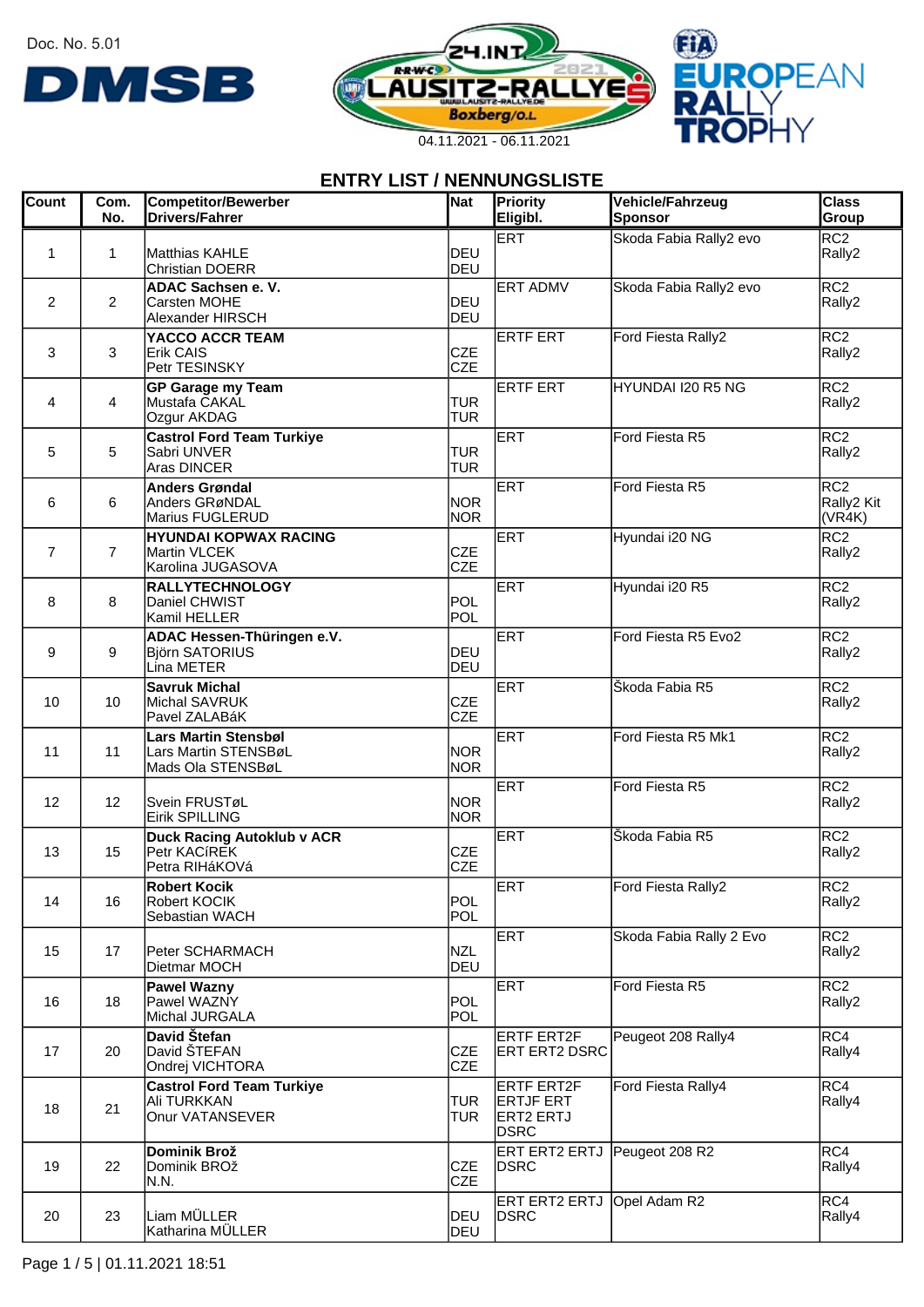





| <b>Count</b> | Com.<br>No. | <b>Competitor/Bewerber</b><br><b>Drivers/Fahrer</b>                           | Nat                      | Priority<br>Eligibl.                 | Vehicle/Fahrzeug<br><b>Sponsor</b> | <b>Class</b><br>Group      |
|--------------|-------------|-------------------------------------------------------------------------------|--------------------------|--------------------------------------|------------------------------------|----------------------------|
| 21           | 25          | <b>Baltic Motorsport Promotion</b><br>Fabio SCHWARZ<br><b>Andris MALNIEKS</b> | DEU<br>LVA               | <b>DSRC</b>                          | Ford Fiesta Rally4                 | RC4<br>Rally4              |
| 22           | 26          | <b>Sebastian Teter</b><br><b>Sebastian TETER</b><br>Michal MARCZEWSKI         | POL<br>POL               | ERT ERT2 DSRC Citroen Ds3 R3         |                                    | RC4<br>R3                  |
| 23           | 28          | <b>Tymoteusz Jocz</b><br>Tymoteusz JOCZ<br>Maciej JUDYCKI                     | POL<br>POL               | ERT ERT2 DSRC Ford Fiesta            |                                    | RC4 <br>Rally4             |
| 24           | 29          | <b>Movisport</b><br>Sergio Emiliano BIONDI<br>René MEIER                      | <b>ARG</b><br>DEU        | ERT ERT2 DSRC Opel Adam R2           |                                    | RC4<br>Rally4              |
| 25           | 30          | Mateusz DOMIN<br>Kevin KOMAR                                                  | POL<br>POL               | <b>ERT ERT2 DSRC</b> Ford Fiesta R2  |                                    | RC4 <br>Rally4             |
| 26           | 31          | lKen MILDE<br>Aaron JUNGNICKEL                                                | DEU<br><b>DEU</b>        | <b>DSRC ADMV</b><br>HDSC             | Mitsubishi Evo 8                   | NC 1<br>CTC/CGT            |
| 27           | 32          | Hermann GAßNER<br>IN.N.                                                       | DEU<br>DEU               | <b>DSRC</b>                          | Mitsubishi Lancer EVO X            | NC 1<br>F                  |
| 28           | 33          | MC Seelow e.V. im ADAC<br>Robby FECHNER<br><b>Florian PITZK</b>               | DEU<br>DEU               | <b>DSRC HDSC</b>                     | Mitsubishi Lancer Evo 6            | NC 1<br>ΙF                 |
| 29           | 34          | Marc BACH<br>Andre SEELISCH                                                   | IDEU<br><b>DEU</b>       | <b>DSRC ADMV</b><br><b>HDSC</b>      | Mitsubishi Lancer EVO              | NC 1<br>F                  |
| 30           | 35          | <b>Reinikainen Petri</b><br>Petri REINIKAINEN<br>Antti NORDSTRöM              | <b>FIN</b><br>FIN        | <b>DSRC</b>                          | Mitsubishi Lancer Evo 9            | NC 1<br>CTC/CGT            |
| 31           | 37          | Jan Sykora<br>Jan SYKORA<br>Stepan PALIVEC                                    | <b>CZE</b><br><b>CZE</b> | DSRC                                 | Mitsubishi Lancer Evo 9            | NC 1<br>CTC/CGT            |
| 32           | 39          | <b>Dantex Team</b><br>Marek ROEFLER<br>Marek BALA                             | POL<br>POL               |                                      | Subaru Impreza GT Type R           | NC 1<br>CTC/CGT            |
| 33           | 40          | Tomasz Kijanowski<br>Tomasz KIJANOWSKI<br>Malgorzata OPALKA                   | POL<br>POL               | DSRC                                 | Mitsubishi Lancer EVO X            | INC 1<br>CTC/CGT           |
| 34           | 42          | <b>Karl Rumpler</b><br>Karl RUMPLER<br>Maria RUMPLER                          | <b>AUT</b><br><b>AUT</b> | <b>DSRC</b>                          | lMitsubishi Lancer Evo 5           | INC 1<br>CTC/CGT           |
| 35           | 43          | <b>Pawel Hankiewicz</b><br>Pawel HANKIEWICZ<br>Jaroslaw HRYNIUK               | POL<br>POL               |                                      | Subaru Impreza                     | NC 1<br>CTC/CGT            |
| 36           | 44          | Ingmar WANDNER<br>Hendrik WANDNER                                             | DEU<br><b>IDEU</b>       | <b>DSRC ADMV</b><br> HDSC            | Mitsubishi Lancer Evolution 7      | NC 1<br>CTC/CGT            |
| 37           | 45          | MC Seelow e.V. im ADAC<br><b>Dirk STRAßE</b><br>Uwe NEUMANN                   | <b>IDEU</b><br>DEU       | <b>DSRC HDSC</b>                     | Mitsubishi Galant                  | NC 1<br>CTC/CGT            |
| 38           | 46          | Marko ROCH<br>Markus ROCH                                                     | DEU<br>DEU               | <b>DSRC HDSC</b>                     | Subaru Impreza GT                  | NC <sub>1</sub><br>CTC/CGT |
| 39           | 47          | <b>Bjørn Bækkevold</b><br>Bjørn BæKKEVOLD<br><b>Helen LUND</b>                | <b>NOR</b><br><b>NOR</b> | DSRC                                 | Mitsubishi Lancer Evo IX           | NC 1<br>CTC/CGT            |
| 40           | 48          | Sven SENGLAUB<br>Lydia ESCHENHORN                                             | DEU<br>DEU               | <b>DSRC ADMV</b><br><b>HDSC SäRM</b> | Mitsubishi Lancer Evo 6            | NC 1<br>F                  |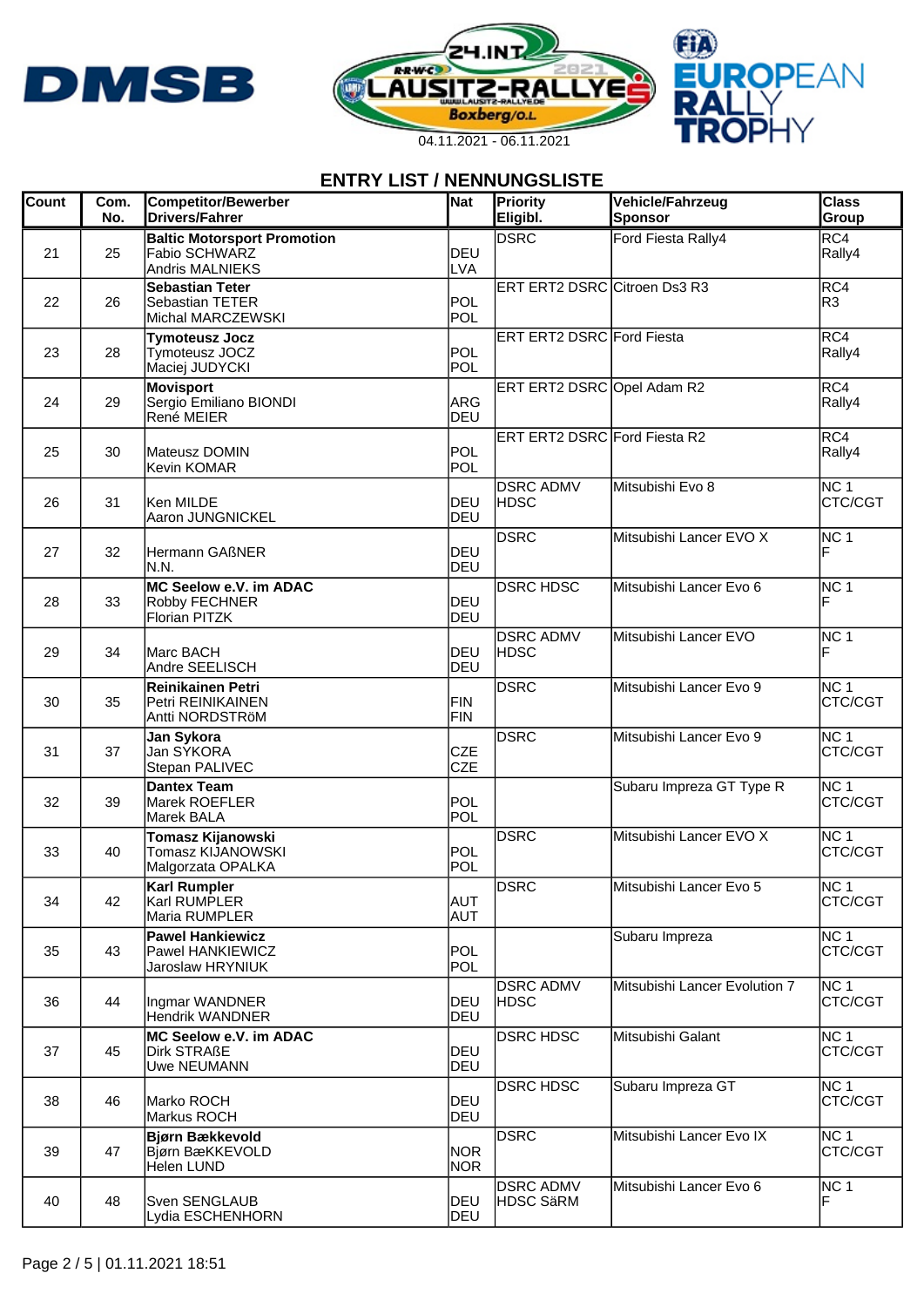





| <b>Count</b> | Com.<br>No. | <b>Competitor/Bewerber</b><br><b>Drivers/Fahrer</b>                    | Nat                      | Priority<br>Eligibl.                 | Vehicle/Fahrzeug<br>Sponsor | <b>Class</b><br>Group      |
|--------------|-------------|------------------------------------------------------------------------|--------------------------|--------------------------------------|-----------------------------|----------------------------|
| 41           | 49          | <b>GSR MOTORSPORT</b><br>Rokas STEPONAVICIUS<br>Ernesta GLOBYTE        | LTU<br>LTU               | <b>DSRC</b>                          | Ford Fiesta R2              | NC 4<br>CTC/CGT            |
| 42           | 50          | <b>Michal Matusak</b><br>Michal MATUSAK<br>Lukasz ZAPART               | POL<br>POL               |                                      | Subaru Impreza WRX          | NC 1<br>CTC/CGT            |
| 43           | 51          | Raphael RAMONAT<br>Steffen SCHMIDT                                     | DEU<br>DEU               | <b>DSRC HDSC</b>                     | Mitsubishi Lancer EVO X     | NC 1                       |
| 44           | 52          | <b>Mikus Grantins</b><br>Mikus GRANTINS<br><b>Aldis HANZENS</b>        | <b>LVA</b><br><b>LVA</b> |                                      | Mitsubishi Evo VI           | NC 1<br>CTC/CGT            |
| 45           | 53          | Lazar KAN<br>Normunds KOKINS                                           | DEU<br><b>LVA</b>        | <b>DSRC</b>                          | Mitsubishi Lancer Evo IX    | NC 1<br>F                  |
| 46           | 54          | <b>EG Motorsport</b><br>Even MOAN<br>Glenn BJøRNRUD                    | <b>NOR</b><br><b>NOR</b> |                                      | Mitsubishi EVO VI           | NC 1<br>CTC/CGT            |
| 47           | 55          | <b>Andrzej Lapkiewicz</b><br>Andrzej LAPKIEWICZ<br>Marek KACZMAREK     | POL<br>POL               |                                      | BMW E 36                    | NC <sub>2</sub><br>CTC/CGT |
| 48           | 56          | Taunus-Racing-Team e.V im ADAC<br>Dirk FISCHER<br>May FISCHER          | DEU<br>DEU               | <b>DSRC HDSC</b>                     | <b>BMW E36</b>              | NC 2<br>F                  |
| 49           | 57          | Ovidijus KNYšIUS<br>Silverijus LAP?NAS                                 | LTU<br>LTU               |                                      | BMW <sub>E36</sub>          | NC <sub>2</sub><br>CTC/CGT |
| 50           | 58          | Jürgen KRAUSE<br>Philipp NENNINGER                                     | DEU<br>DEU               | <b>DSRC HDSC</b>                     | Volvo 244                   | NC 2<br>F                  |
| 51           | 59          | Nerijus KLIOKYS<br>Ernestas LAURINAVICIUS                              | LTU<br>LTU               |                                      | <b>BMW 318</b>              | NC 2<br>CTC/CGT            |
| 52           | 61          | Werner LöSEKE<br>Daniel ROSENMüLLER                                    | DEU<br>DEU               | <b>DSRC HDSC</b>                     | Volvo 944                   | NC <sub>2</sub><br>F       |
| 53           | 62          | RSG Neuruppin e.V. im ADAC<br>Norbert MEYER<br>Steffen SCHROEN         | DEU<br>DEU               | <b>DSRC ADMV</b><br>HDSC             | BMW E 46                    | NC <sub>2</sub><br>F       |
| 54           | 63          | <b>Rune Kittelsen</b><br>Rune KITTELSEN<br>Pål KITTELSEN               | <b>NOR</b><br><b>NOR</b> |                                      | Volvo 940 EVO               | NC <sub>2</sub><br>CTC/CGT |
| 55           | 64          | <b>Biorina Rally Team</b><br>Andrzej KRUSZEWSKI<br>Kaja KRUSZEWSKA     | POL<br>POL               |                                      | <b>BMW E46 325ti</b>        | NC <sub>2</sub><br>CTC/CGT |
| 56           | 66          | <b>Fabian Czub</b><br>Fabian CZUB<br>Piotr KORDOS                      | POL<br>POL               |                                      | <b>BMW E46 325i</b>         | NC 2<br>CTC/CGT            |
| 57           | 67          | Jonas MüLLER<br>Nico OTTERBACH                                         | IDEU<br>DEU              | DSRC                                 | Opel Adam Cup               | RC5N<br>RC5N               |
| 58           | 68          | Taunus-Racing-Team e.V im ADAC<br>Jan SCHNEIDER<br>Sascha WöLL         | DEU<br>DEU               | <b>DSRC HDSC</b>                     | BMW 318ti E36 Compact Cup   | NC3<br>F                   |
| 59           | 69          | MSC Bad Schmiedeberg e.V. im ADMV<br>Thomas SCHULTZ<br>Melanie SCHULTZ | DEU<br>DEU               | <b>DSRC HDSC</b>                     | Renault Clio III RS         | NC 3<br>F                  |
| 60           | 70          | Rigo SONNTAG<br>Peter MESSERSCHMIDT                                    | IDEU<br>DEU              | <b>DSRC ADMV</b><br><b>HDSC SäRM</b> | Honda Civic                 | NC <sub>3</sub><br>F       |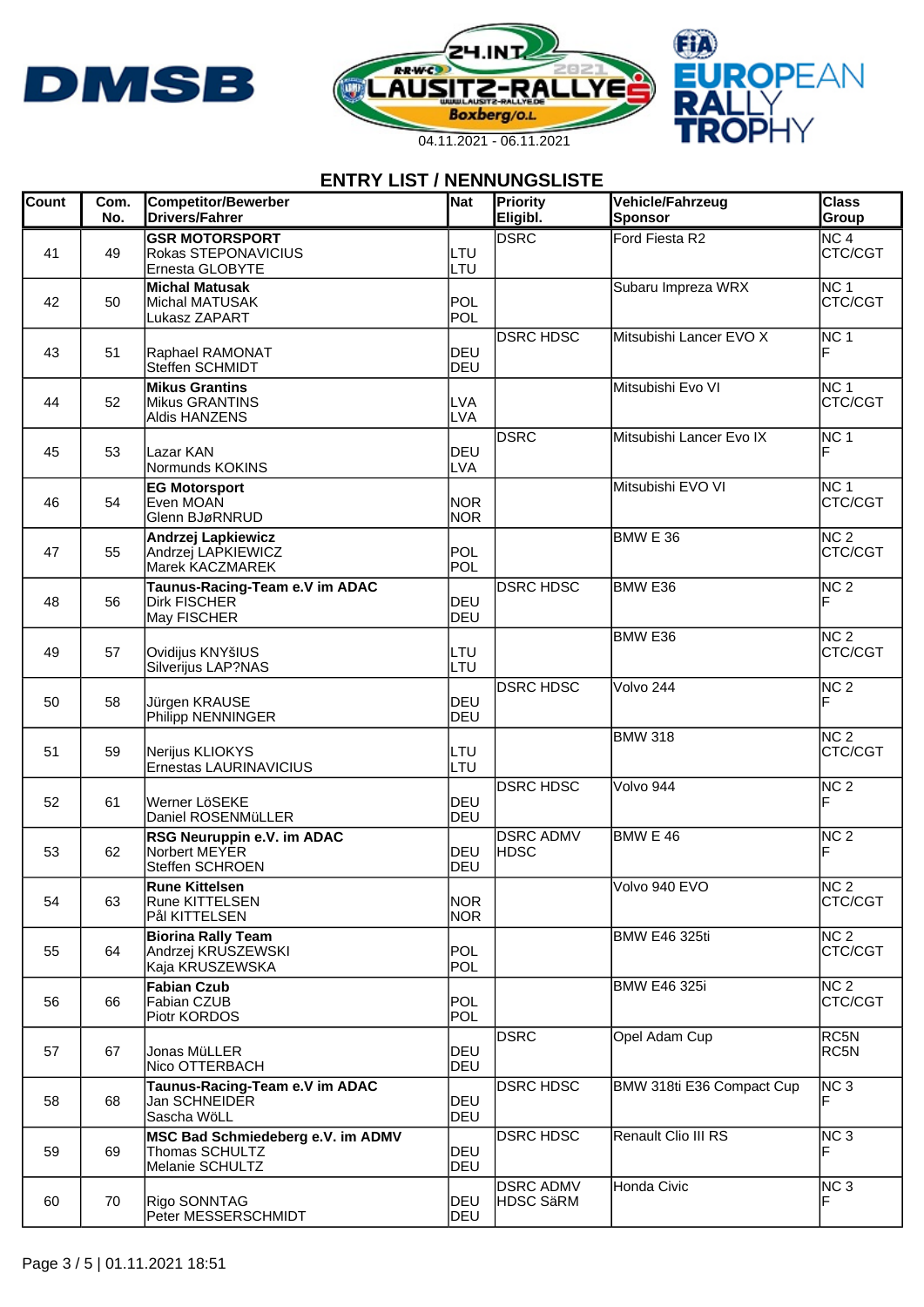





| <b>Count</b> | Com.<br>No. | <b>Competitor/Bewerber</b><br><b>Drivers/Fahrer</b>                   | Nat                 | Priority<br>Eligibl.                 | Vehicle/Fahrzeug<br>Sponsor                      | <b>Class</b><br>Group      |
|--------------|-------------|-----------------------------------------------------------------------|---------------------|--------------------------------------|--------------------------------------------------|----------------------------|
| 61           | 71          | Taunus-Racing-Team e.V im ADAC<br>Lars SCHNEIDER<br>Jõrg FRUZINSKY    | <b>IDEU</b><br>DEU  | <b>DSRC HDSC</b>                     | <b>BMW 320Ti E36</b>                             | NC <sub>3</sub>            |
| 62           | 72          | Jan HEß<br>Benjamin KRUG                                              | DEU<br>DEU          | <b>DSRC HDSC</b>                     | BMW E36 318ti Cup                                | NC <sub>3</sub>            |
| 63           | 73          | <b>Dominik Suchecki</b><br>Dominik SUCHECKI<br>Mateusz KULAKOWSKI     | POL<br>POL          |                                      | PEUGEOT 206                                      | NC <sub>3</sub><br>CTC/CGT |
| 64           | 74          | <b>Wieslaw Zagon</b><br>Wieslaw ZAGON<br>Marek ZAKRZEWSKI             | POL<br>POL          |                                      | <b>RENAULT CLIO</b>                              | NC <sub>3</sub><br>CTC/CGT |
| 65           | 76          | RSG Neuruppin e.V. im ADAC<br><b>Torsten BRUNKE</b><br>Normen STANDKE | DEU<br>DEU          | <b>DSRC ADMV</b><br><b>HDSC</b>      | Volkswagen Golf 3 GTI 16v                        | NC <sub>3</sub>            |
| 66           | 77          | Marc SOKOLOWSKI<br>Philipp DüRING                                     | DEU<br>DEU          | <b>DSRC HDSC</b>                     | BMW E36 318ti Compact                            | NC <sub>3</sub>            |
| 67           | 78          | Pierre GüNTHER<br><b>Markus ERNST</b>                                 | DEU<br>DEU          | <b>DSRC HDSC</b>                     | Honda Civic Type R                               | NC <sub>3</sub>            |
| 68           | 79          | Daniel HABICHT<br>Michael KELLER                                      | DEU<br>DEU          | <b>DSRC HDSC</b>                     | BMW E30 318is Cup                                | NC <sub>3</sub>            |
| 69           | 80          | Dominic GRÄBNER<br>Yannik KELLER                                      | IDEU<br><b>IDEU</b> | <b>DSRC ADMV</b><br><b>HDSC SäRM</b> | Ford Fiesta ST 150                               | NC <sub>3</sub>            |
| 70           | 81          | Arwed JUNGNICKEL<br>Henrik JUNGNICKEL                                 | DEU<br>DEU          | <b>DSRC ADMV</b><br><b>HDSC SäRM</b> | <b>BMW 318 IS</b>                                | NC <sub>3</sub>            |
| 71           | 82          | RSG Neuruppin e.V. im ADAC<br>Stephan DAMMASCHKE<br>Hubertus SCHULZE  | DEU<br>DEU          | DSRC                                 | Renault Clio Ragnotti                            | NC <sub>3</sub>            |
| 72           | 84          | <b>Johannes HELDT</b><br>Heiko SCHMIDT                                | DEU<br><b>IDEU</b>  | <b>DSRC ADMV</b><br><b>HDSC</b>      | <b>VW Polo GTI</b>                               | NC <sub>4</sub><br>F       |
| 73           | 85          | ADAC Hessen-Thüringen e.V.<br>Fabian SCHULZE<br>Jean IHLEFELDT        | <b>IDEU</b><br>DEU  | <b>DSRC ADMV</b><br><b>HDSC SäRM</b> | Suzuki Swift Sport<br>ADAC Hessen-Thüringen e.V. | NC <sub>4</sub>            |
| 74           | 86          | Andreas BAUER<br>Uwe VON FRITSCHEN                                    | DEU<br>DEU          | <b>DSRC HDSC</b>                     | <b>LADA VFTS</b>                                 | INC 4<br>CTC/CGT           |
| 75           | 88          | Andreas SCHRAMM<br>Clara BETTGE                                       | DEU<br>DEU          | <b>DSRC ADMV</b><br>SäRM             | Volkswagen Polo 6N2 GTI                          | NC <sub>4</sub>            |
| 76           | 89          | Maximilian ZWEIG<br>Jacqueline KAISER                                 | DEU<br>DEU          | <b>DSRC</b>                          | Mitsubishi Colt                                  | NC <sub>4</sub><br>F       |
| 77           | 90          | <b>KG-RT</b><br>Adrian PAWLOWSKI<br>Mateusz PAWLOWSKI                 | POL<br>POL          |                                      | Honda Civic                                      | NC <sub>4</sub><br>CTC/CGT |
| 78           | 91          | <b>Thomas FUNKE</b><br>Manuel PRäFCKE                                 | DEU<br>DEU          | <b>DSRC</b>                          | Lada VFTS                                        | NC <sub>4</sub><br>CTC/CGT |
| 79           | 93          | RSG Neuruppin e.V. im ADAC<br>Thomas LEONHARDT<br>Tanja LEONHARDT     | DEU<br>DEU          | <b>DSRC ADMV</b>                     | Audi B5 Quattro                                  | NC 8<br>IG.                |
| 80           | 94          | Enrico WENGER<br>Heiko WENGER                                         | <b>IDEU</b><br>DEU  | DSRC                                 | Peugeot 106c                                     | NC <sub>8</sub><br>G       |